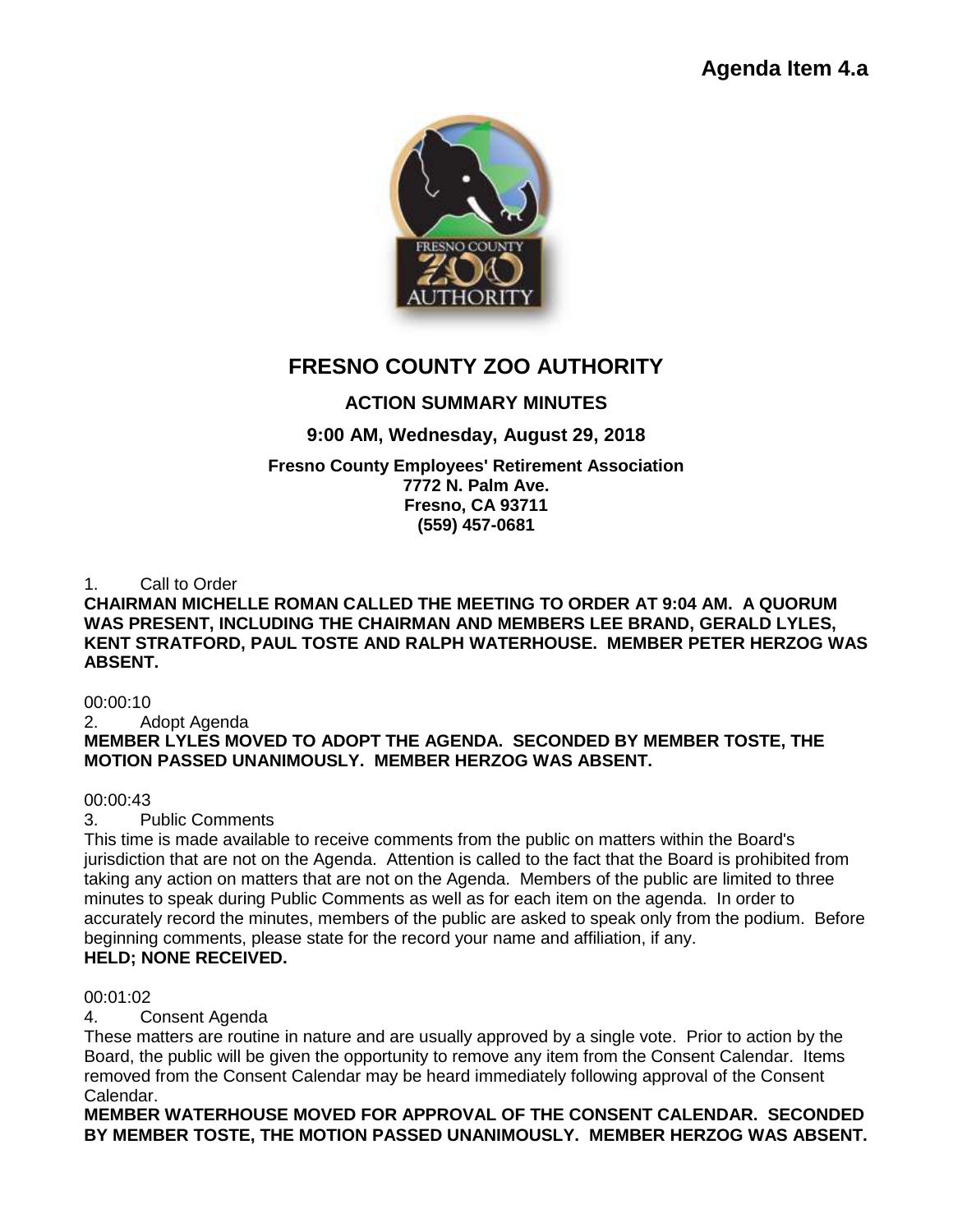- a. Review and approve minutes of May 30, 2018
- b. Review and approve payment of County of Fresno invoice for Professional and Specialized Services in the amount of \$25,073.68 for May, June, and July 2018
- c. Receive Treasurer's Reports for May, June, the Quarter ended June 30, 2018, and July 2018

#### 00:01:56

5. Receive Fresno's Chaffee Zoo Corporation 2017 Annual Audit from Moore Grider & Company **RECEIVED; DENISE HURST OF MOORE GRIDER & COMPANY PRESENTED THE AUDIT THAT EXPRESSED AN UNMODIFIED OPINION.**

#### 00:05:39

6. Receive Fresno Chaffee Zoo Director's report

**RECEIVED; DIRECTOR SCOTT BARTON REPORTED:**

- **THE ZOO HAD HOSTED 115 MEMBERS OF THE AZA FELID TAXON ADVISORY GROUP IN JULY**
- **NEW TV COMMERCIALS FOR SUMMER AND FALL**
- **ATTENDANCE IS ON PAR WITH LAST YEAR, BUT SLIGHTLY BEHIND BUDGET NUMBERS;**
- **RECORD HEAT IN JULY, BUT WILDERNESS FALLS IS HELPING**
- **PROJECTS UNDER CONSTRUCTION:** 
	- **WARTHOG EXHIBIT EXPECTED TO BE COMPLETED IN DECEMBER**
	- **NEW SOUTH CORRIDOR UTILITIES INFRASTRUCTURE PROJECT EXPECTED TO BEGIN ON SEPTEMBER 17 AND COMPLETED IN THREE MONTHS.**
- **PROJECTS IN DESIGN:** 
	- **ANIMAL AMBASSADOR BUILDING WILL BE LOCATED NEAR THE CHEETAH EXHIBIT**
	- **ZOOPLEX BUILDING FOR ANIMAL FOOD PREPARATION AND STORAGE, AND STAFF OFFICES, BREAK AND LOCKER ROOMS**
	- **A 270 SPACE PARKING LOT OWNED BY THE ZOOCORP SOUTH OF BELMONT THAT WILL BE USED FOR OVERFLOW ON BUSY DAYS OR FOR STAFF PARKING, AND A PEDESTRIAN CROSSING PLANNED TO BE COMPLETED BY FEBRUARY.**

**IN RESPONSE TO MEMBER LYLES' QUESTION REGARDING LOCATING THE LOT IF ENTERING THE PARK FROM OLIVE AVENUE, HE SAID THEY PLAN TO HAVE VERY GOOD DIRECTIONAL SIGNAGE. HE ALSO MENTIONED A POSSIBLE FUTURE LOT, WITH A SHUTTLE FROM NEARBY PROPERTY CURRENTLY USED BY HIGH SPEED RAIL.** 

**IN RESPONSE TO MEMBER TOSTE'S QUESTION REGARDING CHARGING FOR PARKING, HE SAID THERE COULD A MODEST FEE TO COVER COSTS IF THERE WAS TO BE SECURITY STAFF, AND THAT IT IS NOT A MEASURE Z PROJECT.** 

- **FUNDS WILL BE REQUESTED FOR A CONSERVATION BUILDING FOR THE ZOO TO PROVIDE PARTICIPATION IN LOCAL CONSERVATION ISSUES.**
- **KINGDOMS OF ASIA IS MOVING INTO CONSTRUCTION DESIGN PHASE. IT IS A LARGE PROJECT FOR SEVERAL CURRENT AND NEW SPECIES IN THE EXISTING ASIA AREA AND INTO HALF OF THE OLD GIRAFFE YARD. CONSTRUCTION MAY BEGIN MID-SUMMER 2019.**
- **PARKING HUB OF 260-280 SPACES IN THE FORMER CITY MAINTENANCE YARD IS IN DESIGN. THE ZOO IS PARTNERING WITH THE CITY ON COST. THE ZOO RECEIVES NO REVENUE FROM ROEDING PARKING.**
- **MODERNIZATION OF THE ENTRANCE WITH THE ADDITION OF AN ADMINISTRATIVE OFFICE**
- **AFRICAN RIVER PROJECT WITH HIPPOS AND NILE CROCODILES**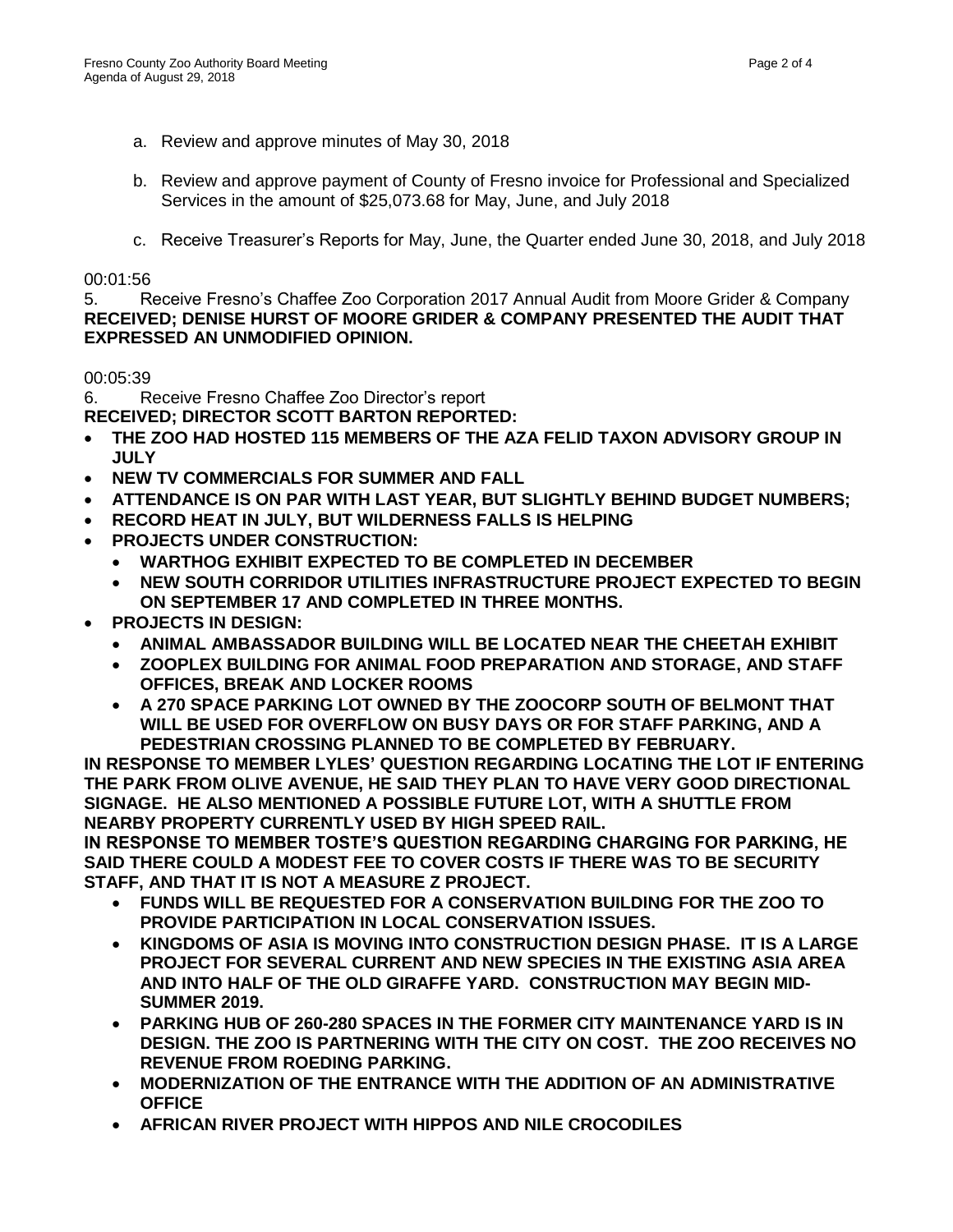#### **MR. BARTON SAID HE WOULD PROVIDE UPDATES ON PROJECT SCHEDULES AND COSTS. HE ALSO MENTIONED THE SEPTEMBER 14 SAFARI NIGHT ZOO FUNDRAISER AND A NEW ZOO TRAVEL PROGRAM WITH A PLANNED SAFARI TO TANZANIA IN FEBRUARY.**

## **00:18:40**

7. Receive Fresno's Chaffee Zoo Corporation Financial report for April, May and June 2018 **RECEIVED; ZOO CHIEF FINANCIAL OFFICER RICK TREATCH REPORTED THAT JUNE REVENUE WAS 6.6% AHEAD OF BUDGET, LED BY GIFT SHOP, MEMBERSHIPS AND SPECIAL EVENTS. JULY ATTENDANCE WAS LOW DUE TO TRIPLE DIGIT HEAT ALL MONTH AND POOR AIR QUALITY FROM FOREST FIRES.** 

#### 00:32:10

8. Approve Fresno's Chaffee Zoo Corporation request for disbursement of funds in the amount of \$30,701.96 for design of the Warthog Exhibit

**MR. TREATCH PRESENTED THE REQUEST. IN RESPONSE TO MEMBER TOSTE'S QUESTION ON THE DELAY IN REQUESTING REIMBURSEMENT, HE REVIEWED THE HISTORY OF THE PROJECT, THE ORIGINAL DESIGN BUDGET, PROJECT REVISIONS, AND CONSTRUCTION BIDS THAT DID NOT MEET EXPECTATIONS. MEMBER BRAND MOVED FOR APPROVAL. SECONDED BY MEMBER WATERHOUSE, THE MOTION PASSED UNANIMOUSLY. MEMBER HERZOG WAS ABSENT.**

#### 00:27:30

9. Review the recommended amendments to 2014 Fresno County Zoo Authority Conflict of Interest Code and Disclosure Categories, and approve, or provide direction to staff to return with revised draft Conflict of Interest Code for adoption at next scheduled meeting

**BOARD COORDINATOR CATHY CROSBY PRESENTED THE ITEM. MEMBER TOSTE ASKED IF, AS A CONDITION OF PROVIDING FUNDING TO FRESNO'S CHAFFEE ZOO CORPORATION (ZOOCORP), THIS BOARD IS REQUIRED TO HAVE THE SAME LEVEL OF DISCLOSURE AS THE ZOOCORP.** 

**COUNSEL LINDSAY BEAVERS RESPONDED THAT THE ZOOCORP WAS ALSO UPDATING THEIR CODE.** 

**THE CHAIRMAN CONFIRMED THAT ALL BOARDS ARE PARTICIPATING IN THIS UPDATE, AND APPROVAL INDICATES WE ARE ALSO FOLLOWING THE LAW.** 

**MEMBER LYLES EXPRESSED CONCERN WITH INCLUDING THE WORDS "OF THE TYPE" IN DISCLOSURE CATEGORY 3, AND STATED THAT WHILE IT APPLIED TO HIS BUSINESS; IT DOES NOT PROVIDE ANY TYPE TO THE ZOO.**

**MS. BEAVERS SAID THE WORDS COULD BE TAKEN OUT.** 

**WITH NO FURTHER DISCUSSION, THE CHAIRMAN CALLED FOR A MOTION TO APPROVE THE CODE WITH THAT CHANGE. THE MOTION WAS MADE BY MEMBER WATERHOUSE. SECONDED BY MEMBER TOSTE, THE MOTION PASSED UNANIMOUSLY. MEMBER HERZOG WAS ABSENT.** 

**THE CHAIRMAN THANKED STAFF FOR THEIR EFFORTS.**

00:39:23

10. Receive first draft of 2017-18 Annual Report and provide direction to staff **MS. CROSBY PRESENTED THE ITEM, HIGHLIGHTING SOME OF THE CREATIVE CHANGES TO THE REPORT'S PRESENTATION OF DATA BY GRAPHIC ARTIST GINA BARR, WHO'S WORK WAS PRAISED BY THE CHAIRMAN. UPDATES AND CORRECTIONS WILL BE ADDED TO THE FINAL DRAFT TO BE PRESENTED IN NOVEMBER WITH THE ANNUAL AUDIT.**